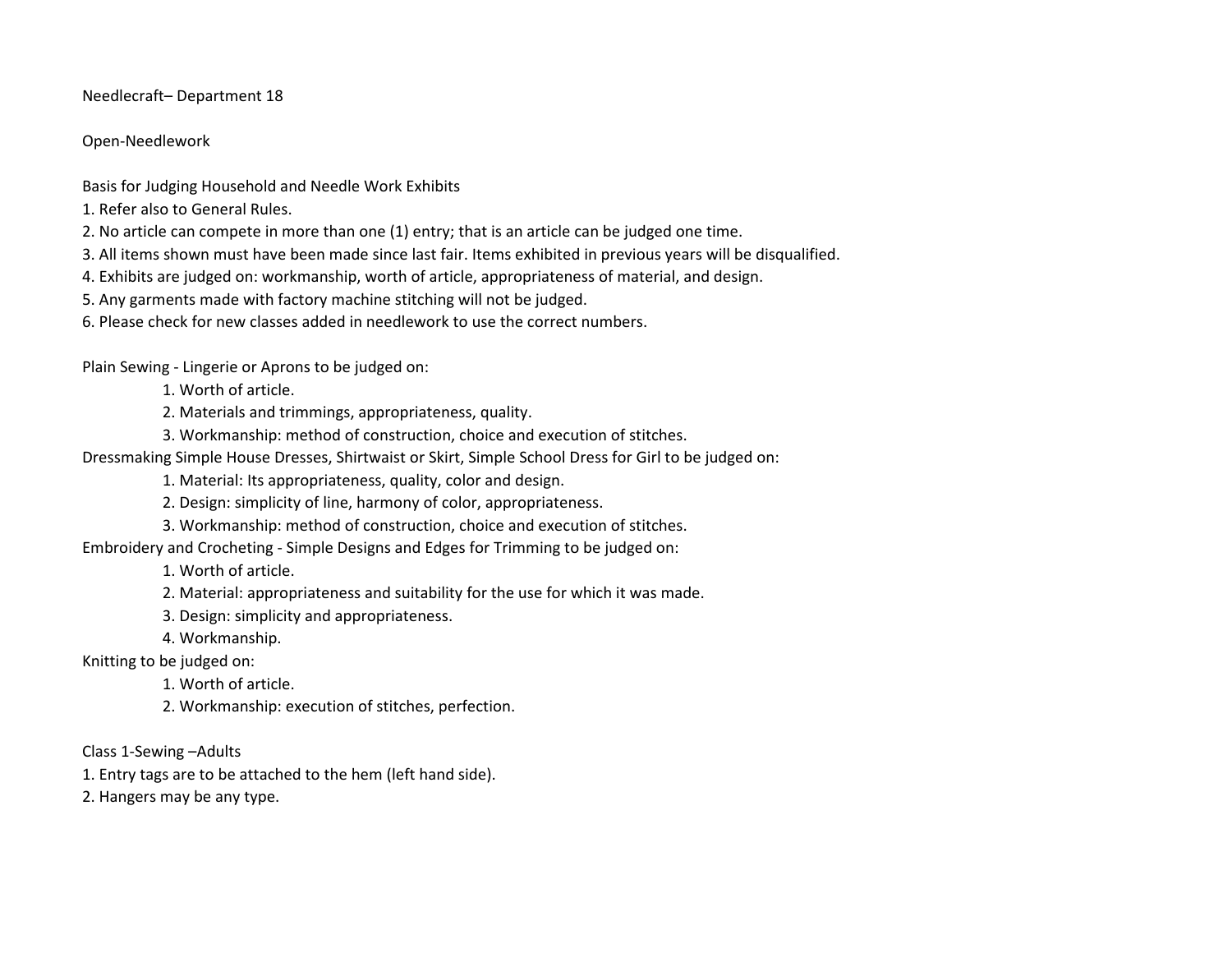| Lot#<br>5701<br>5702<br>5703<br>5704 | Description<br>Children's Aprons<br><b>Coverall Aprons</b><br><b>Fancy Aprons</b><br><b>Half Aprons</b> | Premiums \$4 3 2 1 1 |                 |                |                |                         |
|--------------------------------------|---------------------------------------------------------------------------------------------------------|----------------------|-----------------|----------------|----------------|-------------------------|
|                                      |                                                                                                         | Premiums \$4 3 2 2 1 |                 |                |                |                         |
| 5705                                 | Boy's Two (2) Piece Outfits                                                                             |                      |                 |                |                |                         |
| 5706                                 | Boy's Shirts                                                                                            |                      |                 |                |                |                         |
| 5707                                 | Child's Coat or Jacket                                                                                  |                      |                 |                |                |                         |
| 5708                                 | Girl's Casual Dress 1-6 yrs of age                                                                      |                      |                 |                |                |                         |
| 5709<br>5710                         | Girl's Dressy Dress 1-6 yrs of age<br>Girl's Blouse or Top, 1-6 yrs of age                              |                      |                 |                |                |                         |
| 5711                                 | Girl's Casual Dress, 6-12 yrs of age                                                                    |                      |                 |                |                |                         |
| 5712                                 | Girl's Dressy Dress 6-12 yrs of age                                                                     |                      |                 |                |                |                         |
| 5713                                 | Girl's Blouse or Top 6-12 yrs of age                                                                    |                      |                 |                |                |                         |
|                                      |                                                                                                         |                      |                 |                |                |                         |
|                                      |                                                                                                         | Premiums \$6 5 4 3   |                 |                |                | $\overline{2}$          |
| 5714                                 | Girl's two (2) piece outfit, 6-12 yrs of age                                                            |                      |                 |                |                |                         |
| 5814                                 | Girl's two (2) piece outfit, 1-5 yrs of age                                                             |                      |                 |                |                |                         |
|                                      |                                                                                                         | Premiums \$4 3 2 2 1 |                 |                |                |                         |
| 5715                                 | <b>Child's Slacks or Pants</b>                                                                          |                      |                 |                |                |                         |
|                                      |                                                                                                         |                      |                 |                |                |                         |
|                                      |                                                                                                         | Premiums \$7         | $6\overline{6}$ | 5 <sub>1</sub> | $\overline{4}$ | $\overline{\mathbf{3}}$ |
| 5716                                 | Wool Coat, Lined                                                                                        |                      |                 |                |                |                         |
| 5717                                 | Wool Coat, unlined                                                                                      |                      |                 |                |                |                         |
| 5718                                 | Coat, Fabric other than wool, lined                                                                     |                      |                 |                |                |                         |
| 5719                                 | Coat, fabric other than wool, unlined                                                                   |                      |                 |                |                |                         |
|                                      |                                                                                                         | Premiums \$4 3 2 2 1 |                 |                |                |                         |
| 5720                                 | Casual Dress, cotton or blend                                                                           |                      |                 |                |                |                         |
| 5721                                 | Dressy Dress, cotton or blend                                                                           |                      |                 |                |                |                         |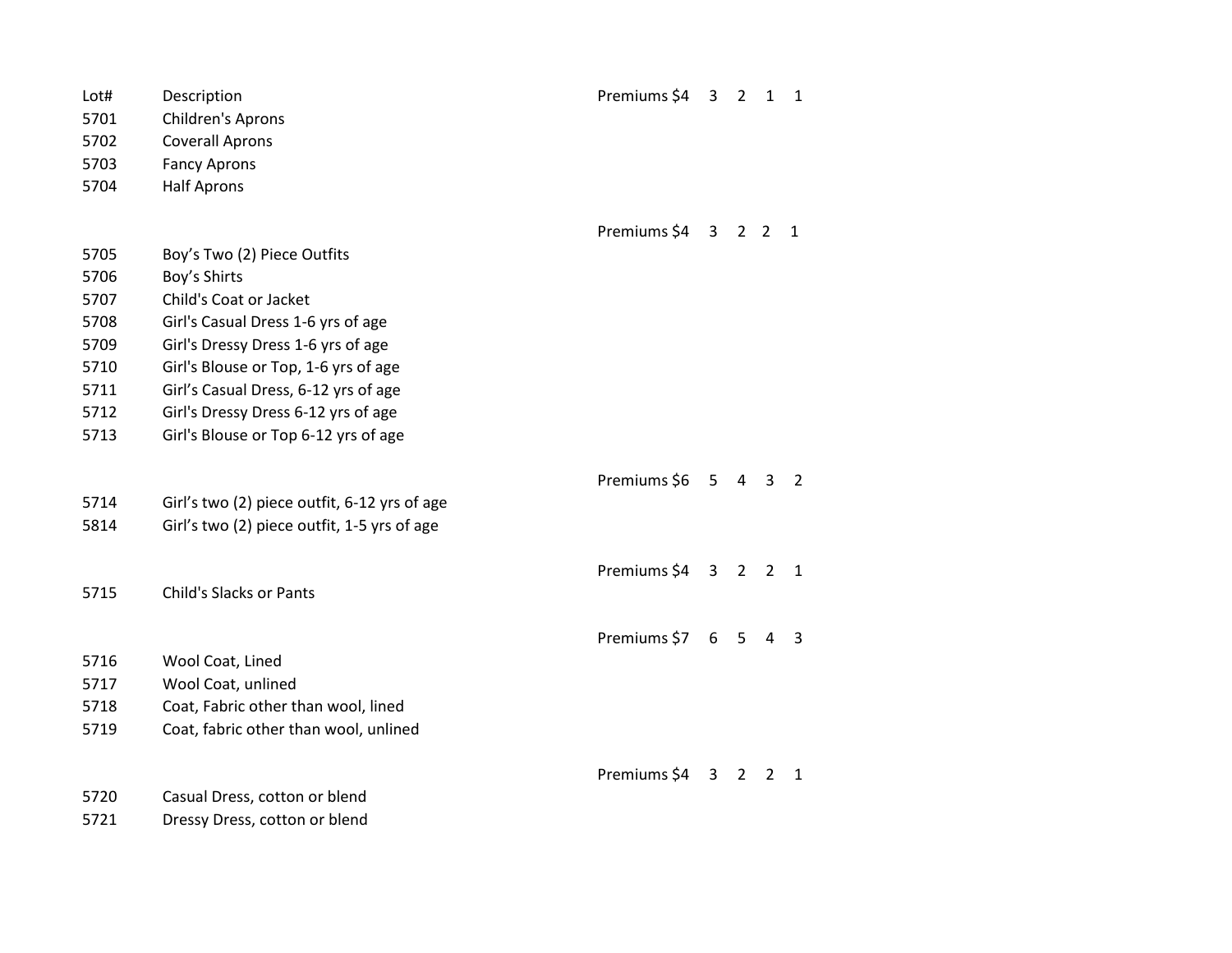|              |                                                            | Premiums \$6 | 5            | 4              | 3              | 2              |
|--------------|------------------------------------------------------------|--------------|--------------|----------------|----------------|----------------|
| 5722         | Prom/Evening Dress, Long                                   |              |              |                |                |                |
|              |                                                            |              |              |                |                |                |
|              |                                                            | Premiums \$4 | $\mathbf{3}$ | $\overline{2}$ | $\overline{2}$ | $\mathbf{1}$   |
| 5723         | <b>Wool Dresses</b>                                        |              |              |                |                |                |
| 5724         | <b>Knit Dress</b>                                          |              |              |                |                |                |
| 5725         | Dress without sleeves                                      |              |              |                |                |                |
|              |                                                            |              |              |                |                |                |
|              |                                                            | Premiums \$7 | 6            | 5              | 4              | 3              |
| 5726         | <b>Wedding Gown</b>                                        |              |              |                |                |                |
|              |                                                            |              |              |                |                |                |
|              |                                                            | Premiums \$6 | 5            | 4              | 3              | $\overline{2}$ |
| 5727         | Dress w/ Jacket, Coat or Vest, Cotton or Blend             |              |              |                |                |                |
| 5728         | Dress w/ Jacket, Coat or Vest, Knit                        |              |              |                |                |                |
| 5729         | Dress w/ Jacket, Coat or Vest, Wool                        |              |              |                |                |                |
| 5730         | Skirt or pants w/Vest, Cotton or Blend                     |              |              |                |                |                |
| 5731<br>5732 | Skirt or Pants w/Vest, Knit<br>Skirt or Pants w/Vest, Wool |              |              |                |                |                |
| 5733         | Skirt or Pants w/Top, Cotton or Blend                      |              |              |                |                |                |
| 5734         | Skirt or Pants w/Top, Knit                                 |              |              |                |                |                |
| 5735         | Skirt or Pants w/Top, Wool                                 |              |              |                |                |                |
|              |                                                            |              |              |                |                |                |
|              |                                                            | Premiums \$7 | 6            | 5              | 4              | 3              |
| 5736         | Three (3) Piece outfit, Cotton or Blend                    |              |              |                |                |                |
| 5737         | Three (3) Piece outfit, Knit                               |              |              |                |                |                |
| 5738         | Three (3) Piece Outfit, Wool                               |              |              |                |                |                |
|              |                                                            |              |              |                |                |                |
|              |                                                            | Premiums \$4 |              | 3 <sub>2</sub> | 2              | 1              |
| 5739         | Men's Shirt                                                |              |              |                |                |                |
| 5740         | Men's Slacks                                               |              |              |                |                |                |
|              |                                                            |              |              |                |                |                |
|              |                                                            | Premiums \$6 | 5            | 4              | 3              | $\overline{2}$ |
| 5741         | Men's Suit                                                 |              |              |                |                |                |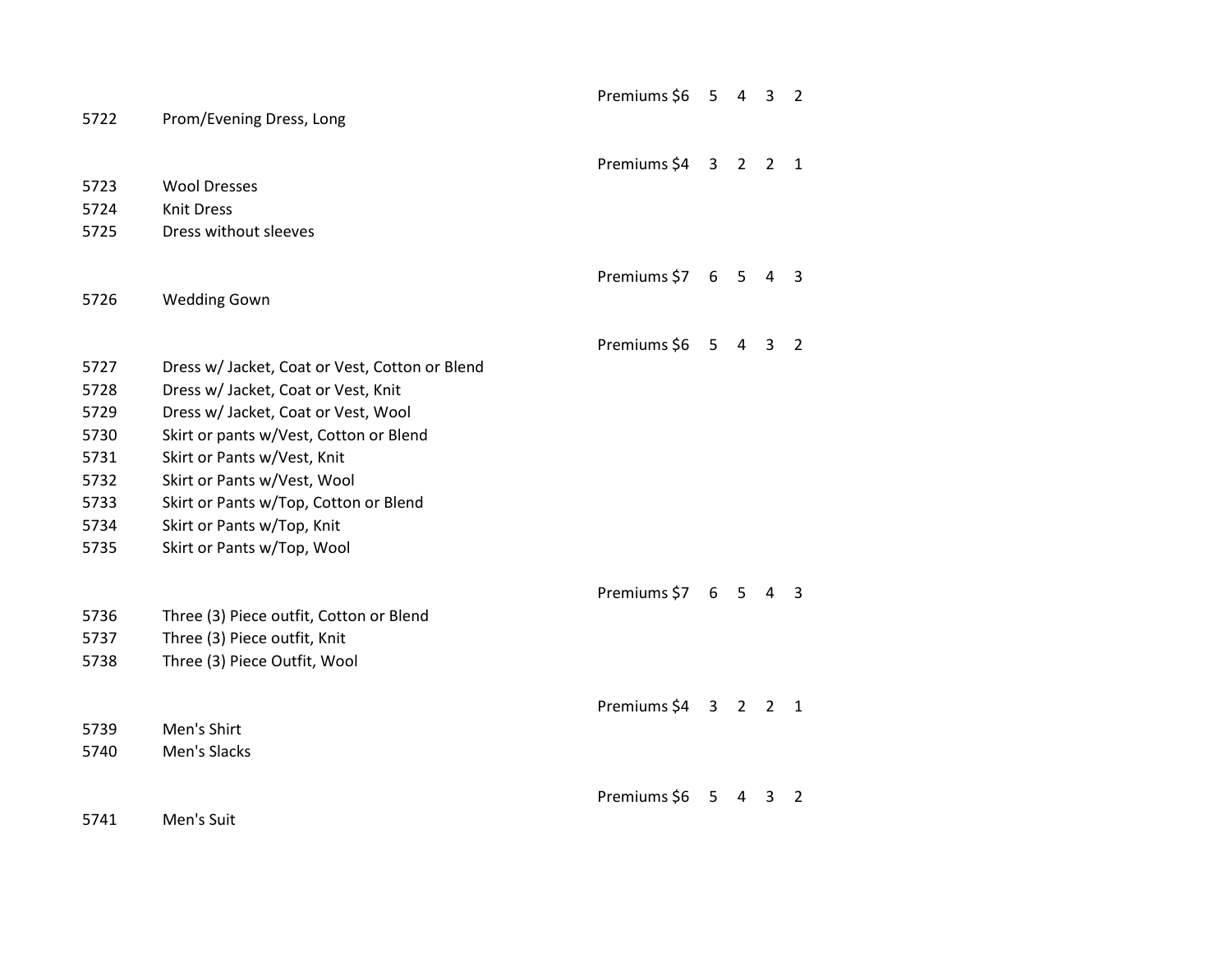Premiums \$4 3 2 2 1

- Men's Jacket, Wool
- Men's Jacket, other fabric
- Lined Jacket, Wool
- Unlined Jacket, Wool
- Lined Jacket, other fabric
- Unlined Jacket, other fabric
- Ladies & Girls Pajamas
- Ladies and Girl's Nightgowns
- Dusters and Robes
- Men's and Boy's Pajamas
- Other Lingerie
- Cotton or Blend Blouse, Casual
- Cotton or Blend Blouse, Dressy
- Knit Blouse, Casual
- Knit Blouse, Dressy
- Cotton or Blend Skirt
- Wool or Wool Blend Skirt
- Knit Skirt
- Slacks
- Jumpsuit
- Weskits and Ponchos
- Play clothes
- Sunbonnets and Head scarf
- Tote Bag
- Other miscellaneous Articles
- Doll Clothing
- Sweat suits
- Costumes
- Collars
- Purse
- Pillowcase

Class 2-Needlework-Adult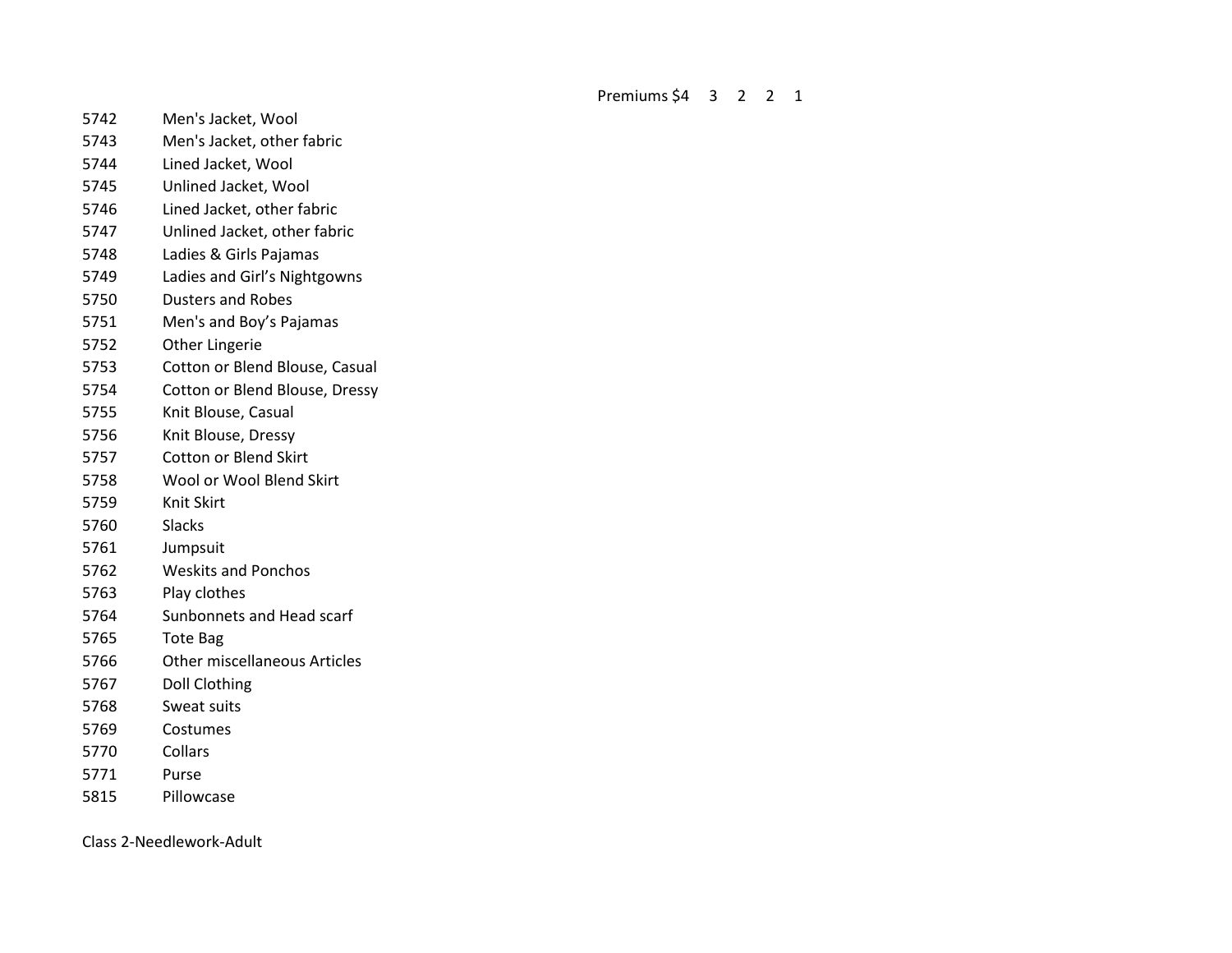- Bedspread-Crocheted edge
- Bedspread-Crocheted, solid
- Bedspread-Embroidered Applique
- Bedspread-Cross-stitch
- Bedspread-Embroidered outline
- Bedspread-Embroidered, solid
- Crewel Work/Bedspread-Embroidered
- Bedspread Knitted
- Bedspread Woven

# Note: Centerpiece must be mounted on cardboard Premiums \$4 3 2 2 1

- Centerpiece <12", Crocheted edge
- Centerpiece <12", Crocheted solid
- Centerpiece <12", Embroidered Applique
- Centerpiece <12", Embroidered Crewel Work
- Centerpiece <12", Embroidered Cross Stitch
- Centerpiece <12", Embroidery Cut Work
- Centerpiece <12", Embroidery, Drawn Work
- Centerpiece <12", Embroidery, Eyelet
- Centerpiece <12", Embroidery, Outline
- Centerpiece <12", Embroidery, Solid
- Centerpiece <12", Knitted
- Centerpiece <12", Solid Tatting
- Centerpiece <12", Tatting Edge
- Centerpiece <12", Hand Quilted

## Premiums \$5 4 3 2 1

- Centerpiece >12", Crocheted edge
- Centerpiece >12" Crocheted Solid
- Centerpiece >12", Embroidery, Applique
- Centerpiece >12" Embroidery, Crewel Work
- Centerpiece >12", Embroidery, Cross Stitch

# Lot# Description **Premiums** \$5 4 3 2 1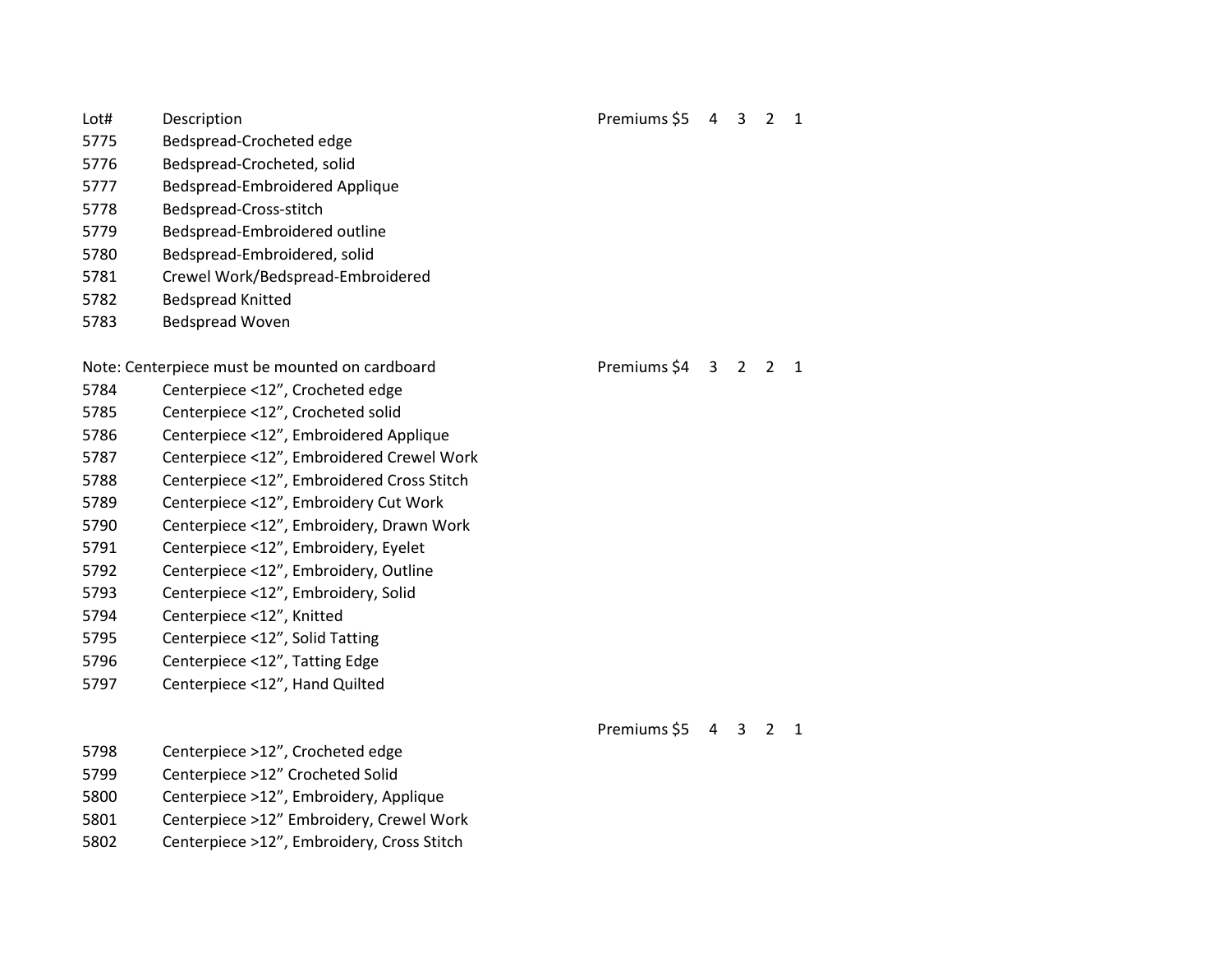- Centerpiece >12", Embroidery, Drawn Work
- Centerpiece >12", Embroidery, Eyelet
- Centerpiece >12", Embroidery, Outline
- Centerpiece >12", Embroidery, Solid
- Centerpiece >12", Knitted
- Centerpiece >12", Solid Tatting
- Centerpiece >12", Tatting Edge
- Centerpiece >12", Hand Quilted

### Premiums \$4 3 2 2 1

- Cushion Completed, Crewel Work
- Cushion Completed, Crocheted
- Cushion Completed, Embroidered
- Cushion Completed, Knitted
- Cushion Completed, Needlepoint
- Cushion Completed, Novelty
- Cushion Completed, Woven
- Cushion Completed, Latch Hook
- Cushion Completed, Pieced & Quilted
- Cushion Completed, Stamp & Quilted

Handkerchief, Crocheted edge

- Handkerchief, Embroidered
- Handkerchief, Hairpin edge
- Handkerchief, Hem stitch
- Handkerchief, Tatting edge

## Tablecloth, Crocheted edge

- Tablecloth, Crocheted solid
- Tablecloth, Embroidered, Applique
- Tablecloth, Embroidered Crewel Work

## Premiums \$3 2 1 1 1

Premiums \$4 3 2 2 1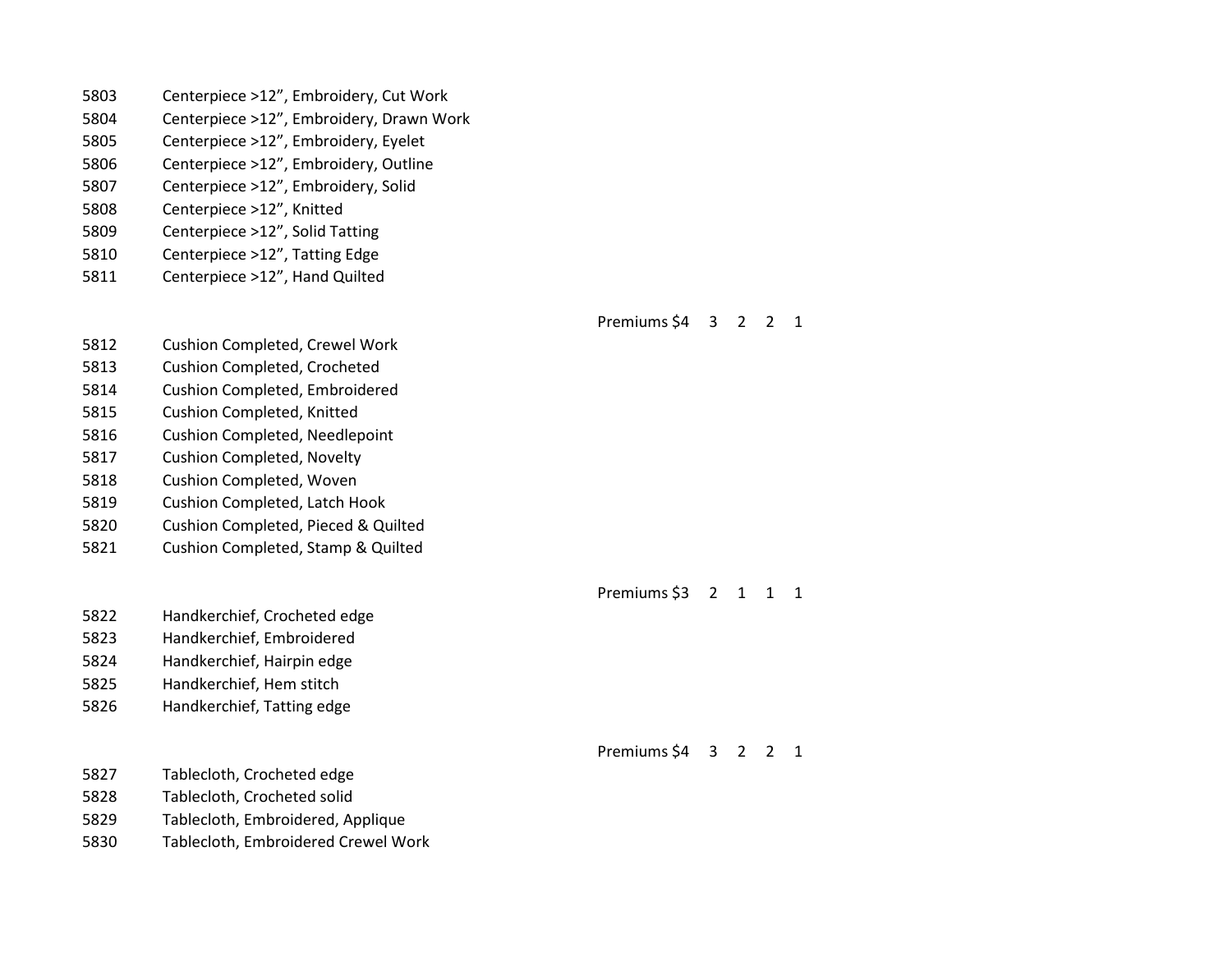| 5831 | Tablecloth, Cross Stitch            |
|------|-------------------------------------|
| 5832 | Tablecloth, Embroidered, Cut Work   |
| 5833 | Tablecloth, Embroidered, Drawn Work |
| 5834 | Tablecloth, Embroidered, Eyelet     |
| 5835 | Tablecloth, Embroidered, Outline    |
| 5836 | Tablecloth, Embroidered, Solid      |

- Tablecloth, Tatting edge
- Tablecloth, Other

Premiums \$4 3 3 2 1

- Tablecloth, w/Napkins, Crocheted
- Tablecloth, w/Napkins, Crocheted solid
- Tablecloth, w/Napkins, Embroidered Applique
- Tablecloth, w/Napkins, Embroidered, Crewel
- Tablecloth, w/Napkins, Embroidered, Cross stitch
- Tablecloth, w/Napkins, Embroidered, Cut work
- Tablecloth, w/Napkins, Embroidered, Drawn work
- Tablecloth, w/Napkins, Embroidered Eyelets
- Tablecloth, w/Napkins, Embroidered, Outline
- Tablecloth, w/Napkins, Embroidery, Solid
- Tablecloth, w/Napkins, Tatting Edge

Premiums \$5 4 3 2 1

- Pictures and Wall Hangings, Quilted (framed and wired to be hung)
- Pictures & Wall Hangings, Crewel Work
- Pictures & Wall Hangings, Embroidery
- Pictures & Wall Hangings, Needlepoint
- Pictures & Wall Hangings, Novelty
- Pictures & Wall Hangings, Latch Hook
- Pictures & Wall Hangings, Cross Stitch (not counted)
- Pictures & Wall Hangings, Cross Stitch (Counted)

Premiums \$3 2 2 1 1

Pillow Cases, Crocheted Edge, 1 pair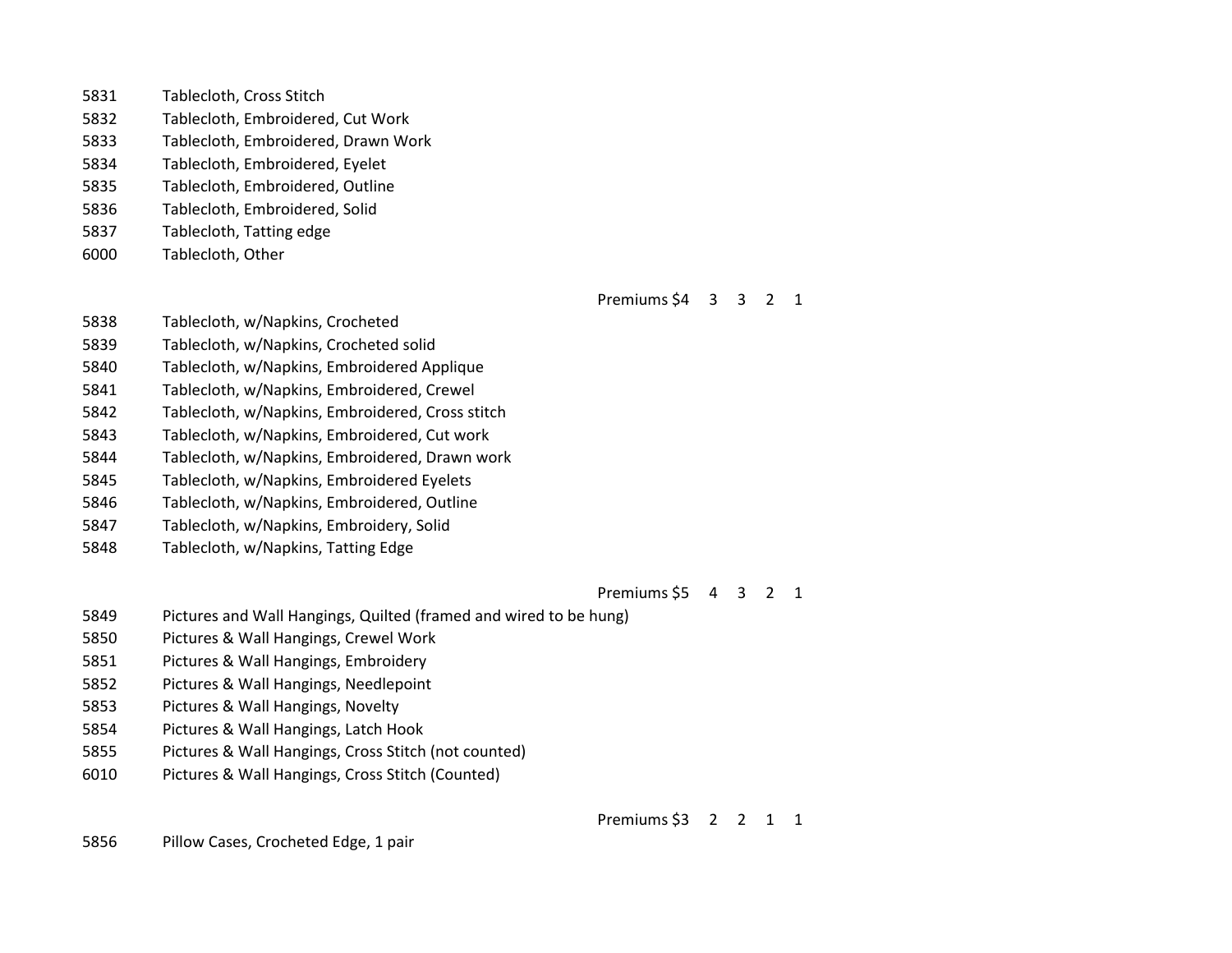| 5857 | Pillow Cases, Embroidered, Applique, 1 pair     |
|------|-------------------------------------------------|
| 5858 | Pillow Cases, Embroidered, Crewel Work, 1 pair  |
| 5859 | Pillow Cases, Embroidered, Cross Stitch, 1 pair |
| 5860 | Pillow Cases, Embroidered, Cut work, 1 pair     |
| 5861 | Pillow Cases, Embroidered, Drawn Work, 1 pair   |
| 5862 | Pillow Cases, Embroidered, Outline, 1 pair      |
| 5863 | Pillow Cases, Embroidered, Solid, 1 pair        |
| 5864 | Pillow Cases, Embroidered, Tatting Edge, 1 pair |

## Premiums \$4 3 2 2 1

Table Runner, Crochet edge

- Table Runner, Crochet solid
- Table Runner, Embroidered Applique
- Table Runner, Embroidered Crewel Work
- Table Runner, Embroidered Cross Stitch
- Table Runner, Embroidered Cut Work
- Table Runner, Embroidered Drawn Work
- Table Runner, Embroidered Outline
- Table Runner, Embroidered Solid
- Table Runner, Tatting edge
- Table Runner, Embroidered and Quilted
- Table Runner, Pieced and Quilted

Premiums \$5 4 3 2 1

- Crocheted Edge, Tablecloth
- Crocheted solid Tablecloth
- Crewel Work, Embroidered Tablecloth
- Cut Work Embroidered Tablecloth
- Drawn Work Embroidered Tablecloth
- Outline Embroidered Tablecloth
- Solid Embroidered Tablecloth
- Cross Stitch Embroidered Tablecloth
- Tatting Edge Tablecloth
- Textile Painting Tablecloth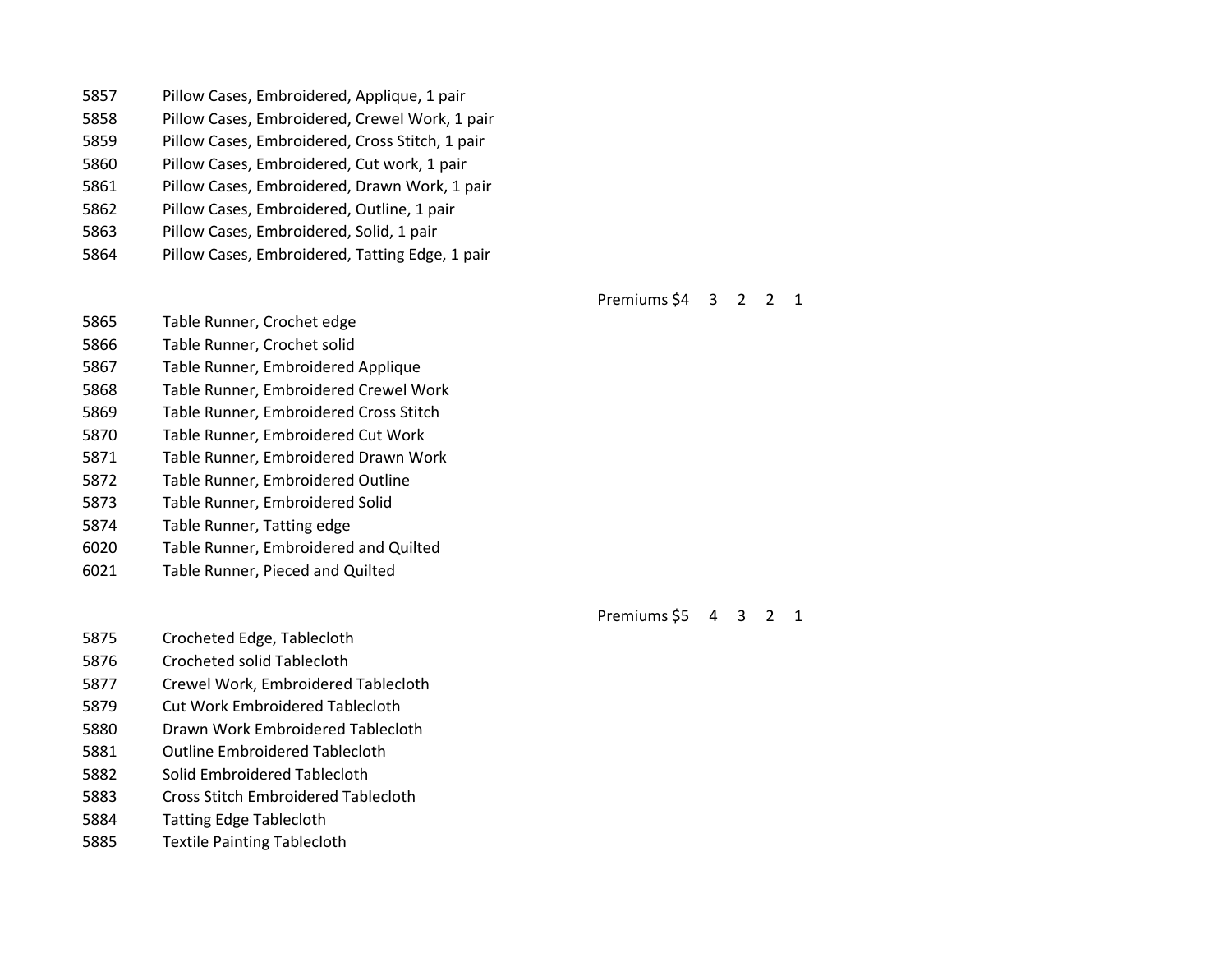|      |                                       | Premiums \$3 | $\overline{2}$ | $\overline{1}$ | $\mathbf{1}$   | $\mathbf{1}$   |
|------|---------------------------------------|--------------|----------------|----------------|----------------|----------------|
| 5887 | Towels, Crocheted, edge               |              |                |                |                |                |
| 5888 | Applique Embroidered Towels           |              |                |                |                |                |
| 5889 | <b>Crewel Work Embroidered Towel</b>  |              |                |                |                |                |
| 5890 | <b>Cross Stitch Embroidered Towel</b> |              |                |                |                |                |
| 5891 | <b>Cut Work Embroidered Towels</b>    |              |                |                |                |                |
| 5892 | Drawn Work Embroidered Towels         |              |                |                |                |                |
| 5893 | <b>Outline Embroidered Towels</b>     |              |                |                |                |                |
| 5894 | Solid Embroidery Towels               |              |                |                |                |                |
| 5895 | <b>Painted Towels</b>                 |              |                |                |                |                |
| 5896 | <b>Tatting Edge Towels</b>            |              |                |                |                |                |
| 5897 | <b>Woven Towels</b>                   |              |                |                |                |                |
|      |                                       |              |                |                |                |                |
|      |                                       | Premiums \$5 | 4 3            |                | $2^{\circ}$    | $\overline{1}$ |
| 5898 | Wall hangings Pieced & Quilted        |              |                |                |                |                |
| 5899 | Wall hangings Stamped & Quilted       |              |                |                |                |                |
|      |                                       |              |                |                |                |                |
|      |                                       | Premiums \$3 | $\overline{2}$ | $\overline{2}$ | $\mathbf{1}$   | $\overline{1}$ |
| 5900 | Needlework, Other                     |              |                |                |                |                |
| 6030 | Wall Hanging-Embroidered & Quilted    |              |                |                |                |                |
|      |                                       |              |                |                |                |                |
|      | Class 3-Wearing Apparel-Adult         |              |                |                |                |                |
| Lot# | Description                           |              |                |                |                |                |
|      |                                       | Premiums \$3 |                | $2 \quad 1$    | $1 \quad 1$    |                |
| 5901 | Caps, Crocheted                       |              |                |                |                |                |
| 5902 | Caps, Knitted                         |              |                |                |                |                |
| 6000 | Caps, Other                           |              |                |                |                |                |
|      |                                       |              |                |                |                |                |
|      |                                       | Premiums \$5 | 4              | 3              | $\overline{2}$ | $\mathbf{1}$   |
| 5903 | Coats, Crocheted                      |              |                |                |                |                |
|      |                                       |              |                |                |                |                |

Coats, Knitted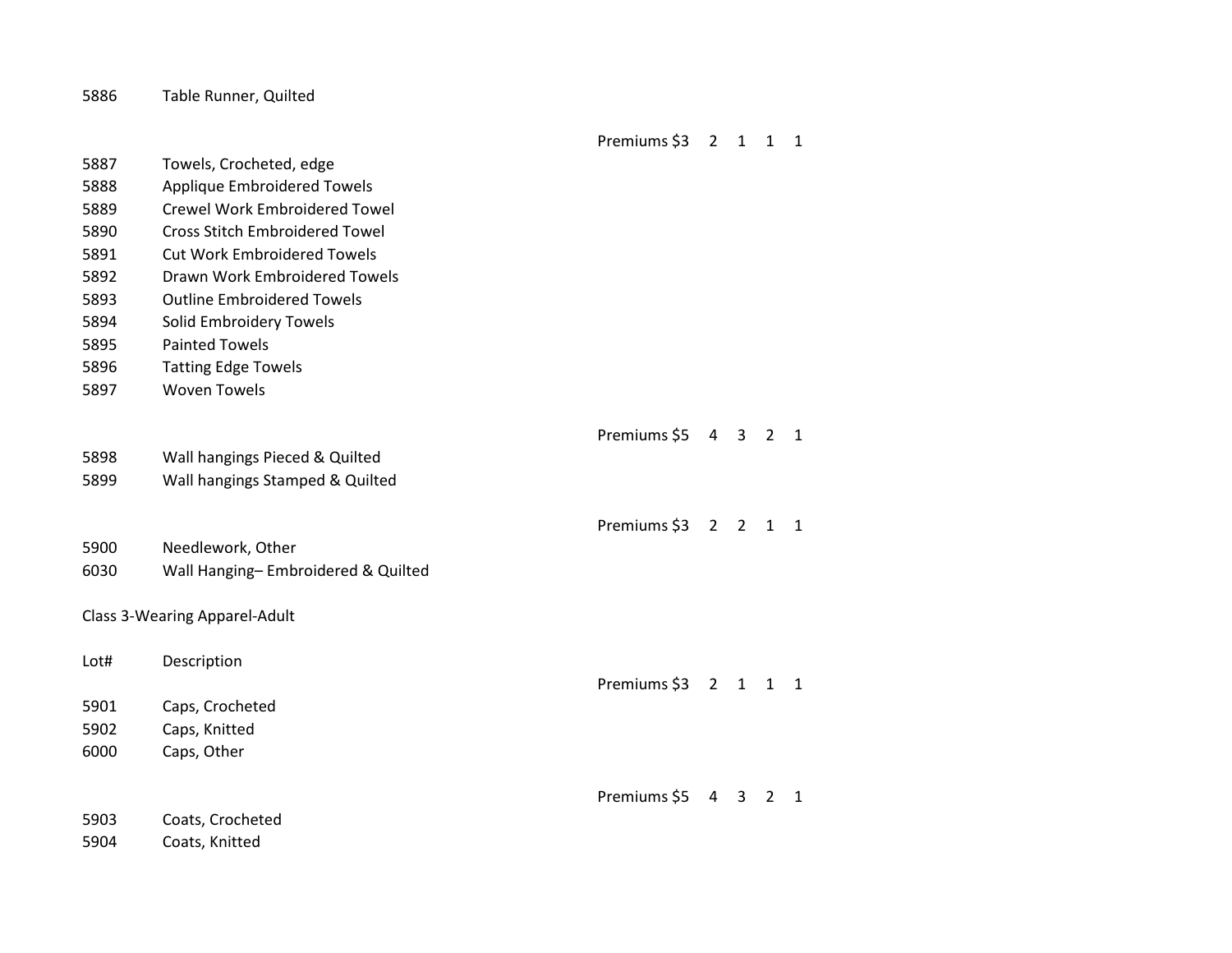|      |                                                | Premiums \$4         | 3              | $\overline{2}$ | $\overline{2}$ | $\mathbf{1}$ |
|------|------------------------------------------------|----------------------|----------------|----------------|----------------|--------------|
| 5905 | Dress, Crocheted                               |                      |                |                |                |              |
| 5906 | Dress, Knitted                                 |                      |                |                |                |              |
|      |                                                |                      |                |                |                |              |
|      |                                                | Premiums \$5 4 3 2 1 |                |                |                |              |
| 5907 | Hat & Scarf Set, Crocheted                     |                      |                |                |                |              |
| 5908 | Hat & Scarf Set, Knitted                       |                      |                |                |                |              |
| 6010 | Scarf, without Hat                             |                      |                |                |                |              |
|      |                                                |                      |                |                |                |              |
|      |                                                | Premiums \$3 2 2 1 1 |                |                |                |              |
| 5909 | Crocheted Mittens/Gloves Adult                 |                      |                |                |                |              |
| 5910 | Crocheted Mittens/Gloves child                 |                      |                |                |                |              |
| 5911 | Mittens/gloves Knitted Adult                   |                      |                |                |                |              |
| 5912 | Mittens/gloves knitted Child                   |                      |                |                |                |              |
| 5913 | Socks slippers & booties Adult                 |                      |                |                |                |              |
| 5914 | Socks slippers & booties Child                 |                      |                |                |                |              |
|      |                                                | Premiums \$4         | 3 <sup>7</sup> | $2^{\circ}$    | $\overline{2}$ | 1            |
| 5915 | Stole or Shawl                                 |                      |                |                |                |              |
|      |                                                |                      |                |                |                |              |
|      |                                                | Premiums \$5         | $\overline{4}$ | 3              | $\overline{2}$ | $\mathbf{1}$ |
| 5916 | Suit, Crocheted                                |                      |                |                |                |              |
| 5917 | Suit, Knitted                                  |                      |                |                |                |              |
| 5918 | Sweater Cardigan, Childs Crocheted             |                      |                |                |                |              |
| 5919 | Sweater Cardigan, Childs Knitted               |                      |                |                |                |              |
| 5920 | Sweater Cardigan, Mans Crocheted               |                      |                |                |                |              |
| 5921 | Sweater Cardigan, Mans Knitted                 |                      |                |                |                |              |
| 5922 | Sweater Cardigan, Womens Crocheted             |                      |                |                |                |              |
| 5923 | Sweater Cardigan, Womens Knitted               |                      |                |                |                |              |
|      |                                                | Premiums \$4 3 2 1 1 |                |                |                |              |
| 5924 | Sweater Pullover, sleeveless Child's Crocheted |                      |                |                |                |              |
| 5925 | Sweater Pullover, sleeveless Child's Knitted   |                      |                |                |                |              |
|      |                                                |                      |                |                |                |              |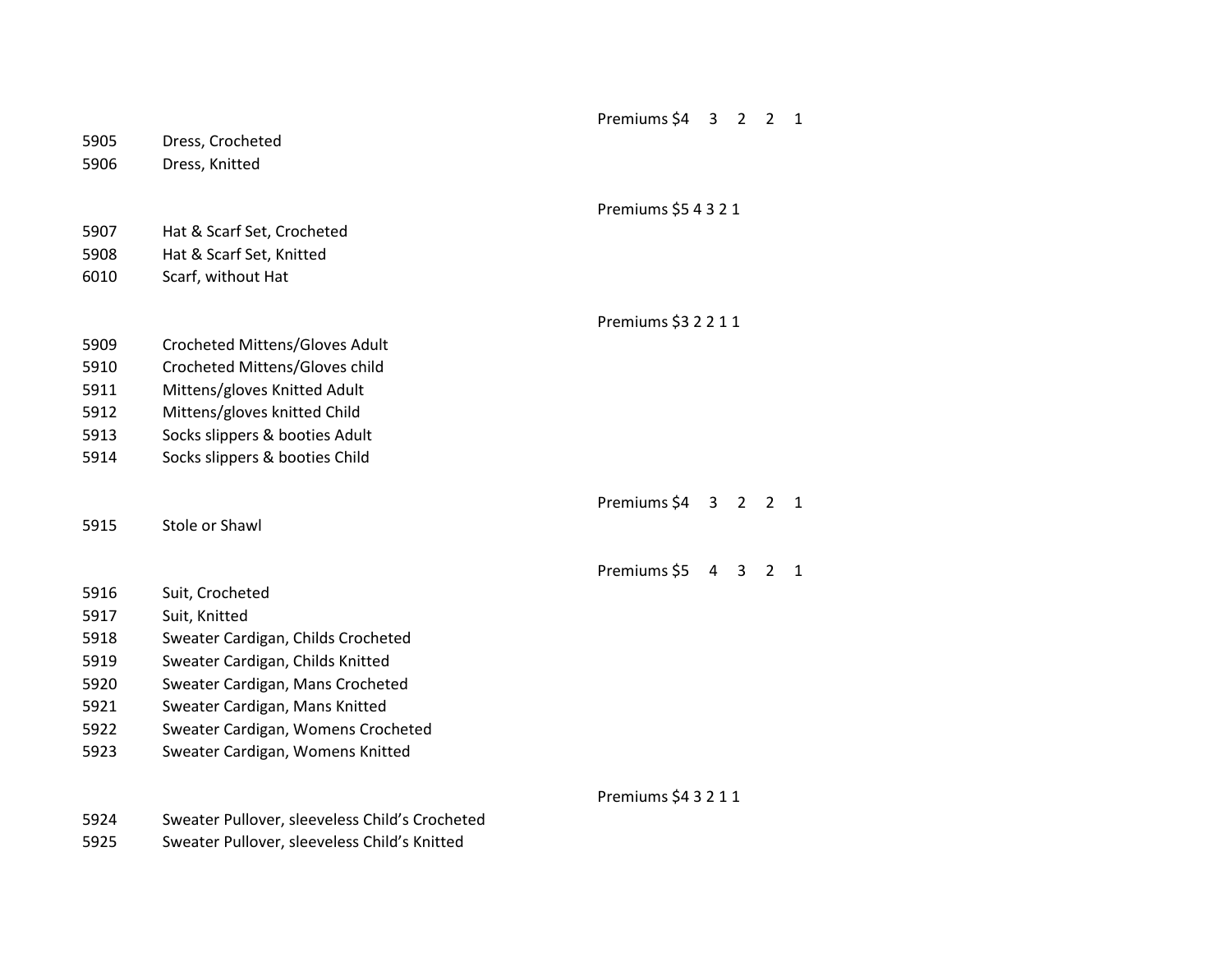| 5926 | Sweater Pullover, sleeveless Man's Crocheted   |                        |
|------|------------------------------------------------|------------------------|
| 5927 | Sweater Pullover, sleeveless Man's Knitted     |                        |
| 5928 | Sweater pullover, sleeveless Women's Crocheted |                        |
| 5929 | Sweater pullover, sleeveless Women's Knitted   |                        |
| 5930 | Sweater pullover, w/sleeves, Child's Crocheted |                        |
| 5931 | Sweater pullover, w/sleeves, Child's Knitted   |                        |
| 5932 | Sweater pullover, w/sleeves, Man's Crocheted   |                        |
| 5933 | Sweater pullover, w/sleeves, Man's Knitted     |                        |
| 5934 | Sweater pullover, w/sleeves, Women's Crocheted |                        |
| 5935 | Sweater pullover, w/sleeves, Women's Knitted   |                        |
|      |                                                | Premiums \$5 4 3 2 1   |
| 5938 | Baby wear; Sweater, Cap & Bootie Set Crocheted |                        |
| 5939 | Baby Wear, Sweater, Cap & Bootie Set Knitted   |                        |
|      |                                                | Premiums \$3 2 2 1 1   |
| 5940 | Baby wear, Afghan Crochet                      |                        |
| 5941 | Baby wear, Afghan Knit                         |                        |
| 5942 | Baby wear, Misc. Crochet                       |                        |
| 5943 | Baby wear, Misc. Knit                          |                        |
|      |                                                | Premiums \$4 3 2 1 1   |
| 5945 | Vest, Crocheted                                |                        |
| 5946 | Vest, Knitted                                  |                        |
| 5947 | Poncho, Crocheted                              |                        |
| 5948 | Poncho, Knitted                                |                        |
| 5949 | Cape, Crocheted                                |                        |
| 5950 | Cape, Knitted                                  |                        |
| 5953 | Afghans Small <48"x 60", Crochet               |                        |
| 6110 | Afghans Small <48"x60", Knitted                |                        |
|      |                                                | Premiums \$8<br>7<br>6 |
| 5954 | Afghans Medium <60"x72" Crochet                |                        |

Afghans Medium <60"x72" Knitted

 $6 \quad 5 \quad 4$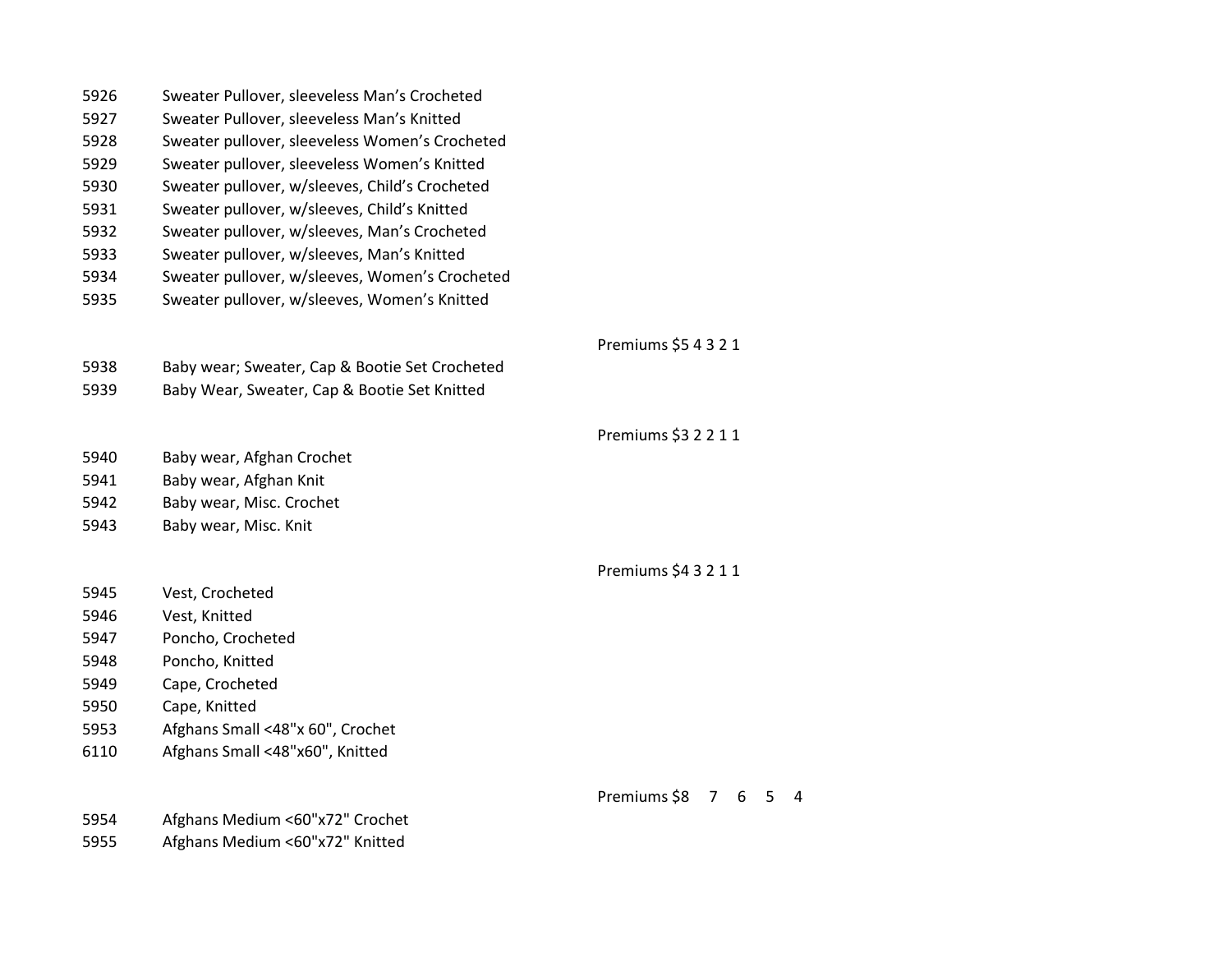| Premiums \$12 11 |  | - 10 |  | 6 |
|------------------|--|------|--|---|
|------------------|--|------|--|---|

Afghans Large >60"x72" Crocheted

Afghans Large > 60"x72" Knitted

| Premiums \$4 |  |  |  |  |
|--------------|--|--|--|--|
|--------------|--|--|--|--|

- Carriage Robe, Crocheted
- Carriage Robe, Knitted

Premiums \$3 2 2 1 1

- Collars, Crocheted
- Collars, Knitted
- Dolls, Crocheted
- Dolls, Knitted
- Doll clothes, Crocheted
- Doll clothes, Knitted
- Misc. Useful Article, Crocheted
- Misc. Useful Article, Knitted
- Other

Class 4 - Rugs

Premiums \$10 8 6 4 2

- Braided Rug, Cotton
- Braided Rug, Man-made fiber
- Braided Rug, Wool
- Braided Rug, Mixed Fabrics
- Rug, Crochet, Cotton
- Rug, Crochet, Man-made fiber
- Rug, Crochet, Wool
- Rug, Crochet, Mixed Fiber
- Rug, Hook, Cotton
- Rug, Hook, Man-Made Fiber
- Rug, Hook, Wool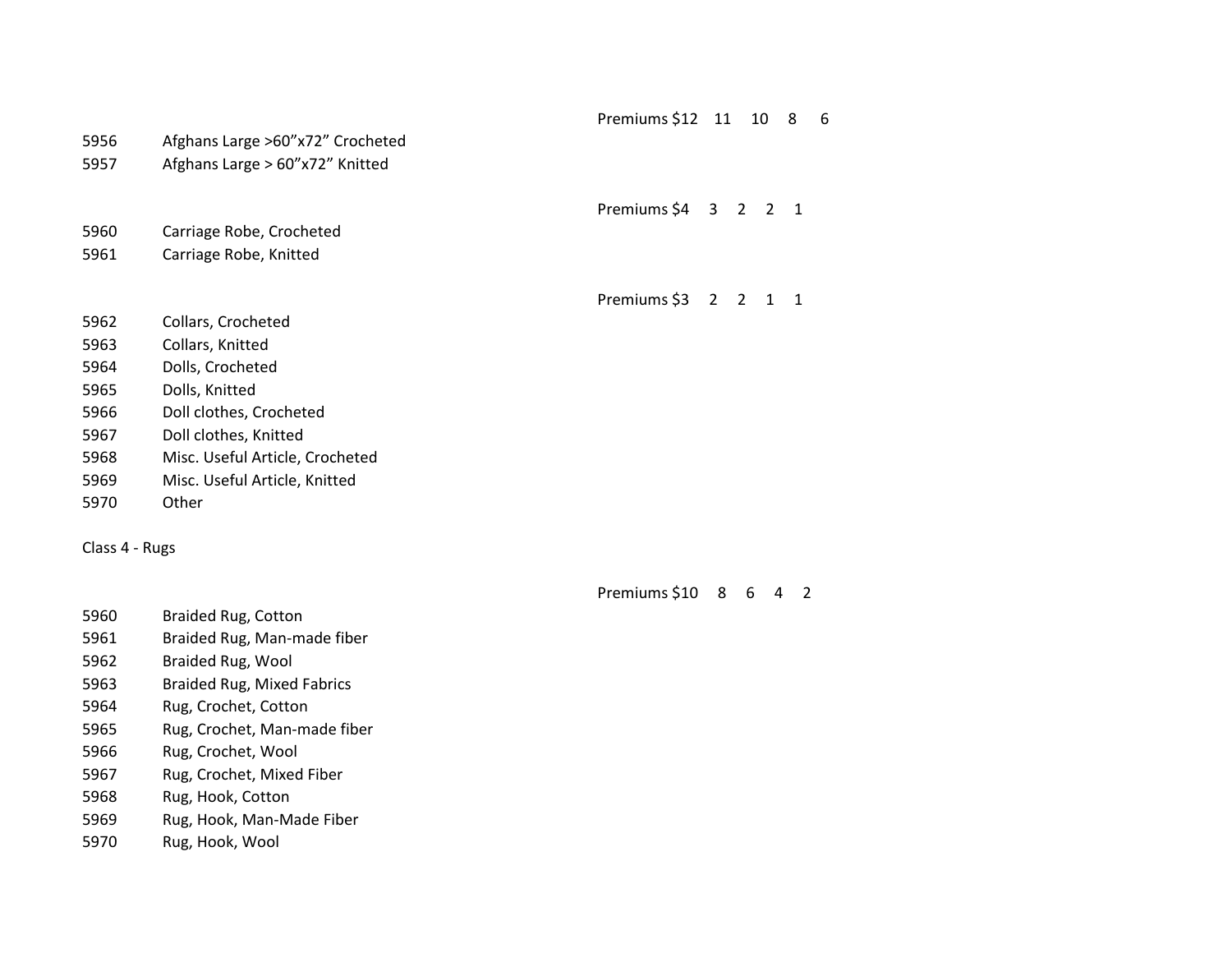- Rug, Hook, Mixed Fiber Rug, Knit, Cotton Rug, Knit, Man-made fiber Rug, Knit, Wool Rug, Knit, Mixed Fabric Rug, Latch Hook, Man-Made fiber Rug, Latch Hook Wool Rug, Woven, Cotton Rug, Woven, Man-made fiber Rug, Woven, Wool Rug, Woven, Mixed Fabric Rug, Novelty, Man-made fiber Rug, Novelty, Natural Fiber
- Other

Class 5 - Mats

# Premiums \$3 2 1 1 1

- Mat, Braided, Cotton
- Mat, Braided, Man-made fiber
- Mat, Braided, Wool
- Mat, Braided, Mixed Fiber
- Mat, Braided, Felt
- Mat, Crochet, Cotton
- Mat, Crochet, Man-made fiber
- Mat, Crochet, Wool
- Mat, Crochet, Mixed fiber
- Mat, Hook, Cotton
- Mat, Hook, Man-made fiber
- Mat, Hook, Wool
- Mat, Hook, Mixed Fabric
- Mat, Knit, Cotton
- Mat, Knit, Man-made fiber
- Mat, Knit, Wool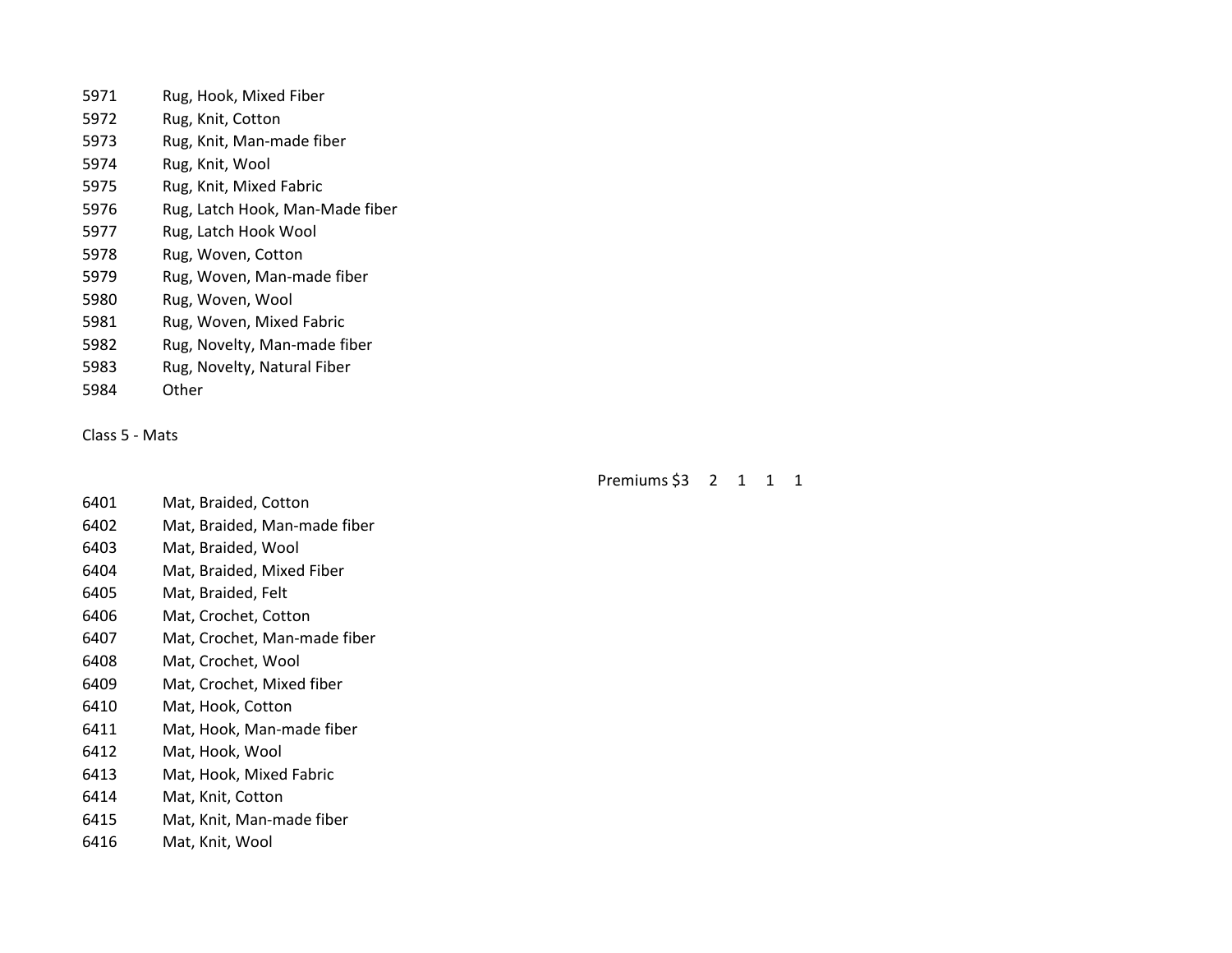- Mat, Knit, Mixed fiber
- Mat, Woven, Cotton
- Mat, Woven, Man-made fiber
- Mat, Woven, Wool
- Mat, Woven, Mixed fiber
- Other
- Mat Woven, Pieced & Quilted

Class 6 - Pot Holders

Premiums \$2 2 1 1 1

- Pot Holder, Braided, Cotton
- Pot Holder, Braided, Man-made fiber
- Pot Holder, Braided, Wool
- Pot Holder, Braided, Mixed fiber
- Pot Holder, Crocheted, Cotton
- Pot Holder, Crocheted, Man-made fiber
- Pot Holder, Crocheted, Wool
- Pot Holder, Crocheted, Mixed fiber
- Pot Holder, Hook, Cotton
- Pot Holder, Hook, Man-made fiber
- Pot Holder, Hook, Wool
- Pot Holder, Knit, Cotton
- Pot Holder, Knit, Man-made fiber
- Pot Holder, Knit, Wool
- Pot Holder, Woven, Cotton
- Pot Holder, Woven, Man-made fiber
- Pot Holder, Woven, Wool
- Other

Class 7 - Hand Quilts Class 8– Machine Quilts

Premiums \$12 11 10 8 6

Quilt, Applique, Conventional